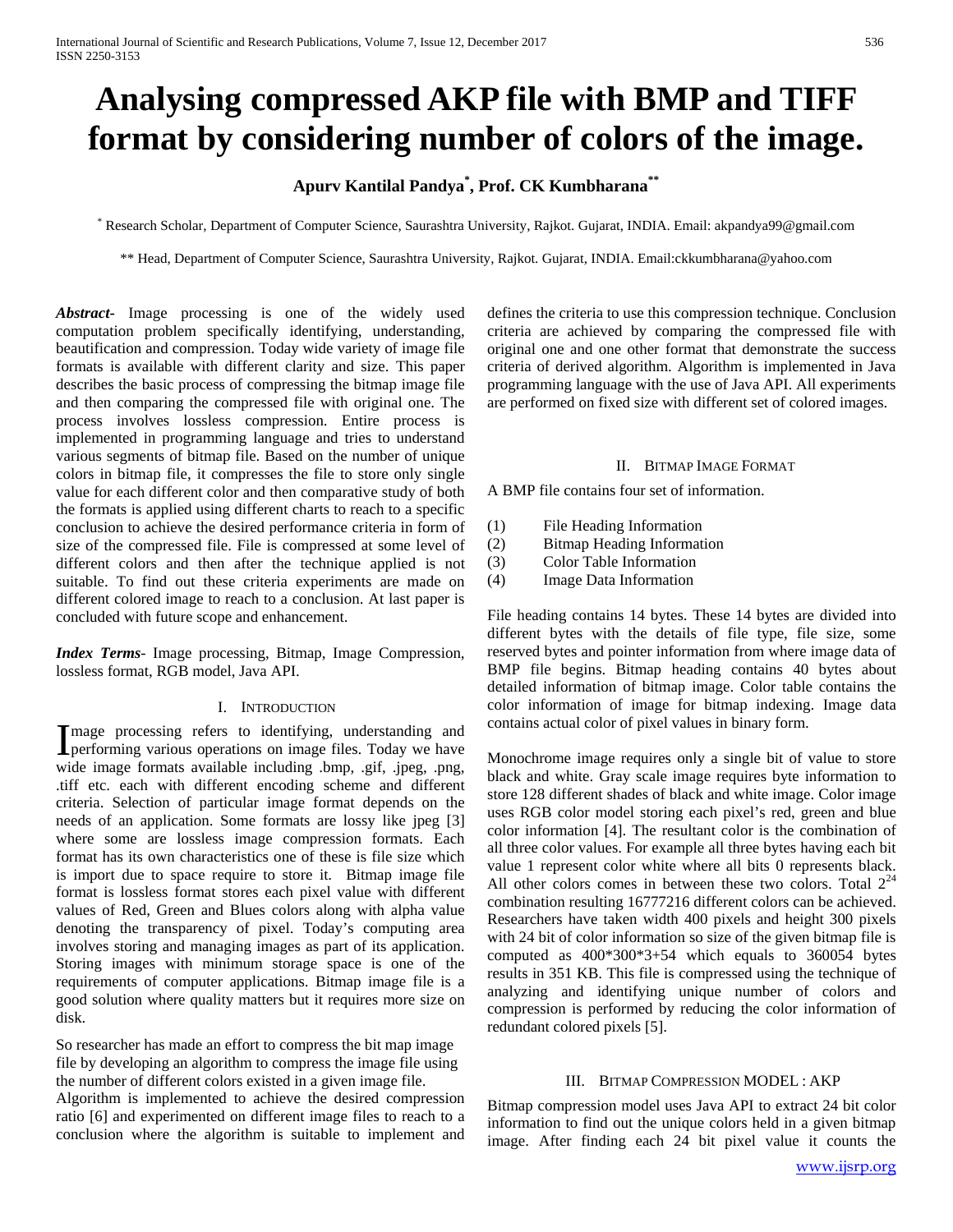occurrence of each color. Image compression is performed to store only once each color value instead of storing the same color value for each and every pixel. Algorithm keeps track of pixel numbers sharing the same color. Compressed file contains heading information storing the information of image with resolution in pixel height and width. It stores the compressed binary file on disk drive. Compression ratio of image file is in reverse order of number of colors meaning that if file contains less number of color, high compression rate can be achieved while image having ,more number of colors compression performance may be deteriorate. Images having different color information having same number of different colors will have same compressed file size because to store any color three bytes are necessary but storing individual pixel color as used by bitmap format this techniques stores only a single color value for all similar pixels with indices of all sharing pixels. This compression model is named as AKP.

#### IV. COMPARATIVE STUDY OF IMAGES WITH ONLY SINGLE COLOR OF INFORMATION

Once the given image file is compressed then it is compared with the original one with other format .tiff. All the experiments are performed on the image file with height 400 and width 300 resolutions. The compressed image file is a binary file with extension .apk is taken. Following table contains information of each file with unique color and file size. Seven different colored image files are tested and result of compression is listed in form of number of bytes required to store image file. Name of files are chosen to directly reflect the colors used in the image file. All files having a single color regardless of color compressed in a same sized image file as it removes color redundancy.

| <b>Analysis of Single colored file size</b>        |            |        |            |
|----------------------------------------------------|------------|--------|------------|
| <b>File Name</b>                                   | <b>BMP</b> | TIFF   | <b>AKP</b> |
| <b>BLUE</b>                                        | 360054     | 360484 | 120012     |
| <b>BLUE-RED-</b><br><b>SHADED</b>                  | 360054     | 360484 | 120012     |
| <b>GREEN</b>                                       | 360054     | 360484 | 120012     |
| <b>GREEN-</b><br><b>BLUE-</b><br><b>SHADED</b>     | 360054     | 360484 | 120012     |
| <b>RED</b>                                         | 360054     | 360484 | 120012     |
| <b>RED-GREEN-</b><br><b>BLUE-</b><br><b>SHADED</b> | 360054     | 360484 | 120012     |
| <b>RED-GREEN-</b><br><b>SHADED</b>                 | 360054     | 360484 | 120012     |
| Table 1: Analysis of Single colored file size      |            |        |            |

The above table shows information about 7 single colored images originally drawn using paint tool in BMP format and then converted to other formats using java tool developed by the researcher. To better compare the given file sizes following chart represents the graphical comparison of the above tabular data.



Figure 1 : Stacked Column Chart for comparison of single colored image compression

In above chart the stacked column chart shows file size analysis of AKP, BMP, and TIFF file. The X axis shows file name where Y axis shows file size in bytes. AKP file type is compressed file type. From the above graph it can be observed that AKP file format requires less storage compared to BMP and TIFF formats. In chart Blue color represents AKP, Red color represents BMP and Green color represents TIFF.

#### V. COMPARATIVE STUDY OF IMAGES WITH MULTI COLORS OF INFORMATION

Algorithm is tested for images having two different colors. Following table contains information of each file with two different colors and file size. Three different colored image files with two different colors are tested and result of compression is listed in form of number of bytes required to store image file. Name of files are chosen to directly reflect the colors used in the image file. All files having two colors regardless of colors used compression takes place as same sized image files after removing color redundancy.

Combination of colors is used as Blue with Red, Green with Blue and Red with Green. First column is the name of the image file, second column is the size required by BMP file, third column is the size of TIFF file format and forth column shows size of AKP file. Comparison of AKP compressed file having two colors with AKP compressed file having one color shows difference of three bytes.

Following Table 2 represents the two color image analysis with different file formats.

| <b>Analysis of Two Colored Image Compression</b> |            |      |                 |
|--------------------------------------------------|------------|------|-----------------|
| <b>File Name</b>                                 | <b>RMP</b> | TIFF | $\mathbf{A}$ KP |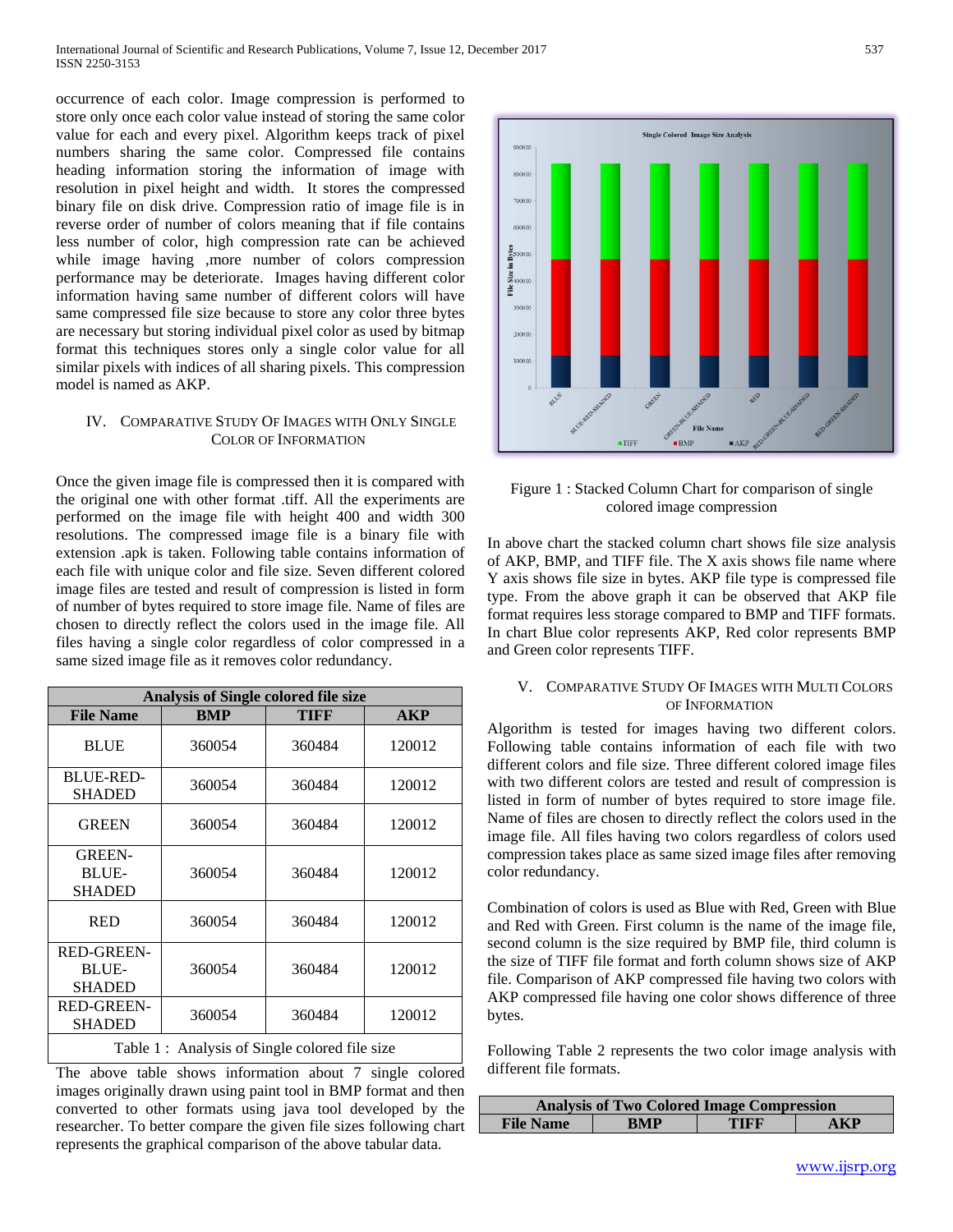| <b>BLUE-RED</b>                                    | 360054 | 360484 | 120015 |
|----------------------------------------------------|--------|--------|--------|
| <b>GREEN-</b><br><b>BLUE</b>                       | 360054 | 360484 | 120015 |
| <b>RED-GREEN</b>                                   | 360054 | 360484 | 120015 |
| Table 2: Analysis of Two Colored Image Compression |        |        |        |

The above table shows information about 3 two colored images originally drawn using paint tool in BMP format and then converted to other formats using java API. The following chart gives better visual comparison of image data given above in the tabular form.



Figure 2: Stacked Column chart for comparison of two colored image compression

In above chart the stacked column chart shows file size analysis of AKP, BMP, and TIFF file. The X axis shows file name where Y axis shows file size in bytes. AKP file type is compressed file type. From the above graph it can be observed that AKP file format requires less storage compared to BMP and TIFF formats. In chart Blue color represents AKP, Red color represents BMP and Green color represents TIFF.

## VI. COMPARATIVE STUDY OF IMAGES WITH THREE OR MORE COLORS OF INFORMATION

Algorithm is tested for images having three or more different colors. Following table contains information of a file with three different colors and file size. Three different colored image file with three different colors are tested and result of compression is listed in form of number of bytes required to store this image file. Name of files is chosen to directly reflect the colors used in the image file.

Colors are used as Red, Green and Blue as three different colors. First column is the name of the image file, second column is the size required by BMP file and third column is the size of TIFF file format. Comparing the compressed file having one or two colors with compressed file having three colors increases by very few bytes.

Following Table 3 represents the three color image analysis with different file formats.

| <b>Analysis of Three Colored Image Compression</b>    |            |        |        |
|-------------------------------------------------------|------------|--------|--------|
| <b>File Name</b>                                      | <b>BMP</b> | TIFF   | . KP   |
| <b>RED-GREEN-</b><br><b>BLUE</b>                      | 360054     | 360484 | 120018 |
| Table 3 : Analysis of Three Colored Image Compression |            |        |        |

To better compare the given file sizes following chart represents the graphical comparison of the above tabular data. Comparison is based on single file with three color image file.



Figure 3: Stacked column chart for comparison of three colored image compression

The above stacked column chart shows comparison of three colored image file size analysis of AKP, BMP, and TIFF file. The X axis shows file name where Y axis shows file size in bytes. AKP file type is compressed file type. From the above graph it can be observed that AKP file format requires less storage compared to BMP and TIFF formats. In chart Blue color represents AKP, Red color represents BMP and Green color represents TIFF.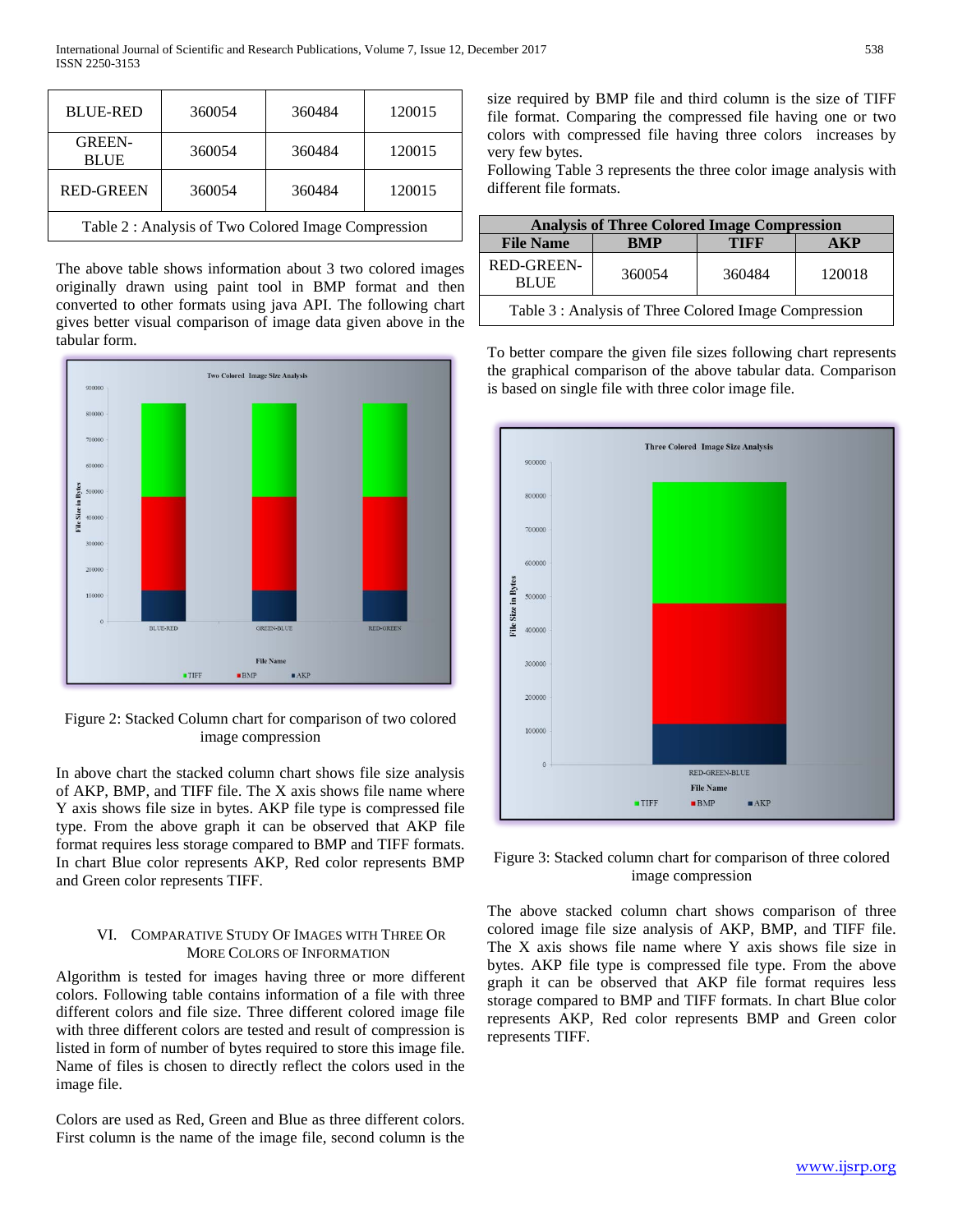## VII. COMPARATIVE STUDY OF IMAGES WITH DIFFERENT FILE FORMATS AND THREE COLORS.

By analyzing of the above file compression data and chart comparative study of different colored images with different file formats is obtained.

All above different colored image compression is analyzed by gathering data and obtaining the chart for better comparison, it can be observed that compressed file of AKP format requires less storage than other two types of formats. Following table shows the average file size for all three different formats with different number of colors image files.

| Average size of image with different color count.          |                 |                 |                  |
|------------------------------------------------------------|-----------------|-----------------|------------------|
| <b>Color Count</b>                                         | <b>AKP SIZE</b> | <b>BMP SIZE</b> | <b>TIFF SIZE</b> |
|                                                            | 120012          | 360054          | 360484           |
|                                                            | 120015          | 360054          | 360484           |
|                                                            | 120018          | 360054          | 360484           |
| Table 4: Average size of image with different color count. |                 |                 |                  |

The above table shows summary information of 11 images containing single or multiple colors from RED, GREEN and BLUE, originally drawn using paint tool in BMP format and then converted to other formats like AKP and TIFF using java tool developed by the researcher.

In the table, first column shows Color Count of files which is ONE, TWO or THREE. Second column shows size of AKP file in bytes, third column shows size of BMP file in bytes, forth column shows size of TIFF file in bytes respectively.

It is observed from the above table that average file size for each of the images is less in AKP format as compared to BMP and TIFF formats. Graphical representation using stacked column chart of the tabular data gives effective visualization. Chart contains three parts in which first represents average size of single colored images, second represents average size of two colored image and third one represents average size of three colored image.



Figure 4: Bar chart for Average file size v/s color count analysis

The chart shows file size analysis of AKP, BMP and TIFF file with reference to number of colors used for the images. The X axis shows color count where Y axis shows file size in bytes. AKP file type is shown with dark blue color, BMP file type is shown with red color and TIFF file type is shown with yellow color. The chart shows size of BMP and TIFF is almost same and file size of AKP is about 1/3rd of BMP and TIFF.

### VIII. CONCLUSION

By analyzing the table-1 to table-4 and figure 1 to figure 4, following conclusion can be drawn.

- 1. Size of compressed AKP file is smaller as compare to BMP and TIFF in case color count being ONE.
- 2. Size of compressed AKP file is smaller as compare to BMP and TIFF in case color count being TWO.
- 3. Size of compressed AKP file is smaller as compare to BMP and TIFF in case color count being THREE.
- 4. The size of BMP and TIFF are almost similar but greater than compressed AKP file.
- 5. Size of BMP and TIFF can be determined by the following presented formula[1] Image size = width  $*$  height  $*$  color model (bytes) + header size. Researchers have taken width:400 pixels, height:300 pixels and color model: 24bits.

So size of BMP images  $=400*300*3+54$ .

 $=360054$  bytes.

$$
=351KB
$$

This outcome is exactly similar to the outcome of BMP column of table-1 and table-2, which proves the success of formula.

In the similar way TIFF file has header size of 484 bytes.

The size of TIFF images  $=400*300*3+484$ . =360484 bytes.

 $=352$  KB.

The idea here is implemented is image compression based on number of different colors but more experiments and improvement is required in order to compress files with more number of colors. For multi color images, this compression technique should be verified and analyzed. But when the number of colors is less this mechanism improves size performance criteria far better than formats like BMP and TIFF. Further experiments and optimization to this technique can be obtained as a future scope.

#### **REFERENCES**

[1] Designing and developing a model for converting image formats using Java API for comparative study of different image formats - International Journal of Scientific and Research Publications, Volume 4, Issue 7, July 2014